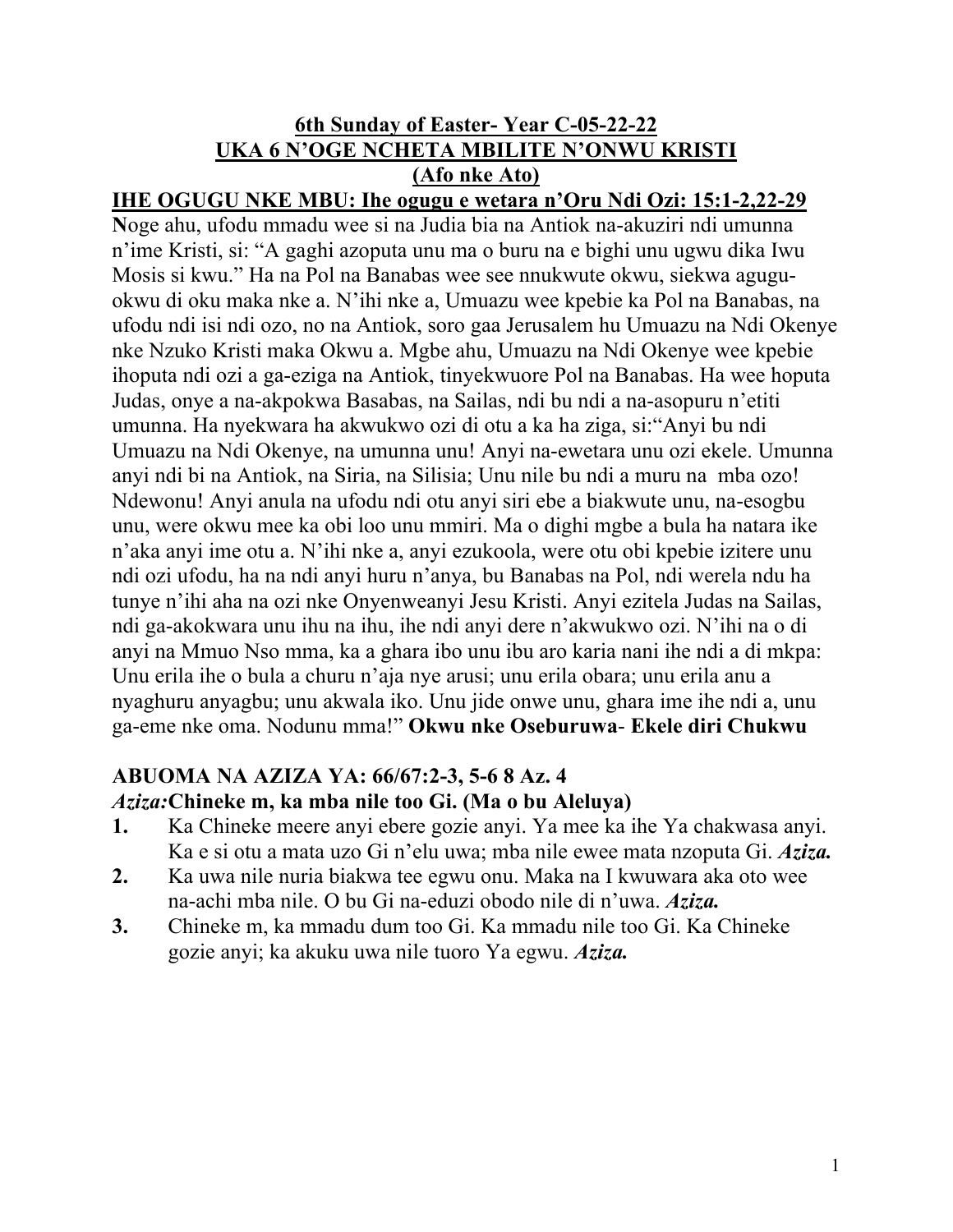## **IHE OGUGU NKE ABUOU: Ihe ogugu e wetara n'Akwukwo Mkpughe (21:10-14,22-23)**

**M**mmuo ozi ahu wee bulie m n'ike Mmuo Nso, buje m n'otu ugwu di oke elu. O wee gosi m Obodo Nso ahu, bu Jerusalem, ka o si n'eluigwe n'ebe Chineke no, naaridata. O na-egbukepu n'ebube nke Chineke dika amuma. Ihe obodo ahu na-enye, ka o na-arida, di ka nke nkume di oke onu ahia. O na-egbukesi ka nkume turu agwa agwa a na-akpo "japser." O na-egbukwa enwege ka nkume enyo a na-akpo "crystal." Obodo ahu nwekwara mgbidi di oke elu, nke nwere onu uzo ama iri na abuo; nwekwaa ndi mmuo ozi iri na abuo ndi na-eche onu uzo ama ahu. E dekwasikwara n'onu uzoo ama iri na abuo ahu, aha ebo iri na abuo nke umu Izrel. N'akuku owuwa anyanwu nke mgbidi ahu, onu uzo ato di; n'akuku odida anyanwu onu uzo ato dikwa; n'akuku ugwu onu uzo ato di, n'akuku ndida, onu uzo ato dikwa. E wuru mgbiri obodo ahu n'elu nkume ntola iri na abuo. E dekwasikwara aha Umuazu iri na abuo nke Nwaturu ahu, n'elu nkume iri na abuo ahu. O dighikwa ulo nso o bula m huru n'ime obodo ahu. N'ihi na Onyenweanyi Chineke nke puru ime ihe nile, Ya na Nwaturu ahu bu ulo nso ya. Ihe si n'anyanwu ma o bu n'onwa adighikwa obodo ahu mkpa, n'ihi na ebube Chineke na-enye ya ihe; oriona ya bukwa Nwaturu ahu. **Okwu nke Oseburuwa**- **Ekele diri Chukwu**

## **A L E L U Y A :**

Aleluya, aleluya! Onye o bula huru M n'anya ga-ekwegidesi aka ike n'okwu M. Nna M ga-ahukwa ya n'anya. Anyi a-abiakwute ya, aleluya.

## **O Z I O M A :Ihe ogugu nke a si n'Ozioma di aso nke Jon dere: 14:23-29**

Jesu gwara ndi Umuazu Ya: "O buru na mmadu ahu M n'anya, o ga-edebe okwu M. Nna M ga-ahu ya n'anya. Anyi ga-abiakwutekwa ya, mee ya ebe obibi Anyi. Onye na-ahughi M n'anya adighi edebe okwu M. Ma okwu nke unu na-anu abughi nke M, kama nke Nna M, bu onye zitere M. "Agwala M unu ihe ndi a ugbu a u na unu ka no. Ma Onye Nkasi Obi ahu, bu Mmuo Nso, Onye M ga-ezite n'aha M, gaakuziri unu ihe nile. O ga-emekwa ka unu cheta ihe nile M gwara unu. "Udo ka M hapuuru unu. Udo nke M ka M na-enye unu. O bughi dika uwa si enye udo ka M si enye ya unu. Ka obi unu ghara ilo mmiri, ka unu gharakwa itu egwu. Unu anula na agwara M unu na aga M ala, na e mesia aga M abiakwute unu. O buru na unu huru M n'anya, unu garala-anuri onu na ana M alakwuru Nna M. N'ihi na Nna M buru ibu karia M. Ugbu a, agwala M unu ihe a tupu o mezuo, ka o ga-abu mgbe o mezuru unu ekwere. **Ozioma nke Oseburuwa- Otito diri Gi, Kristi**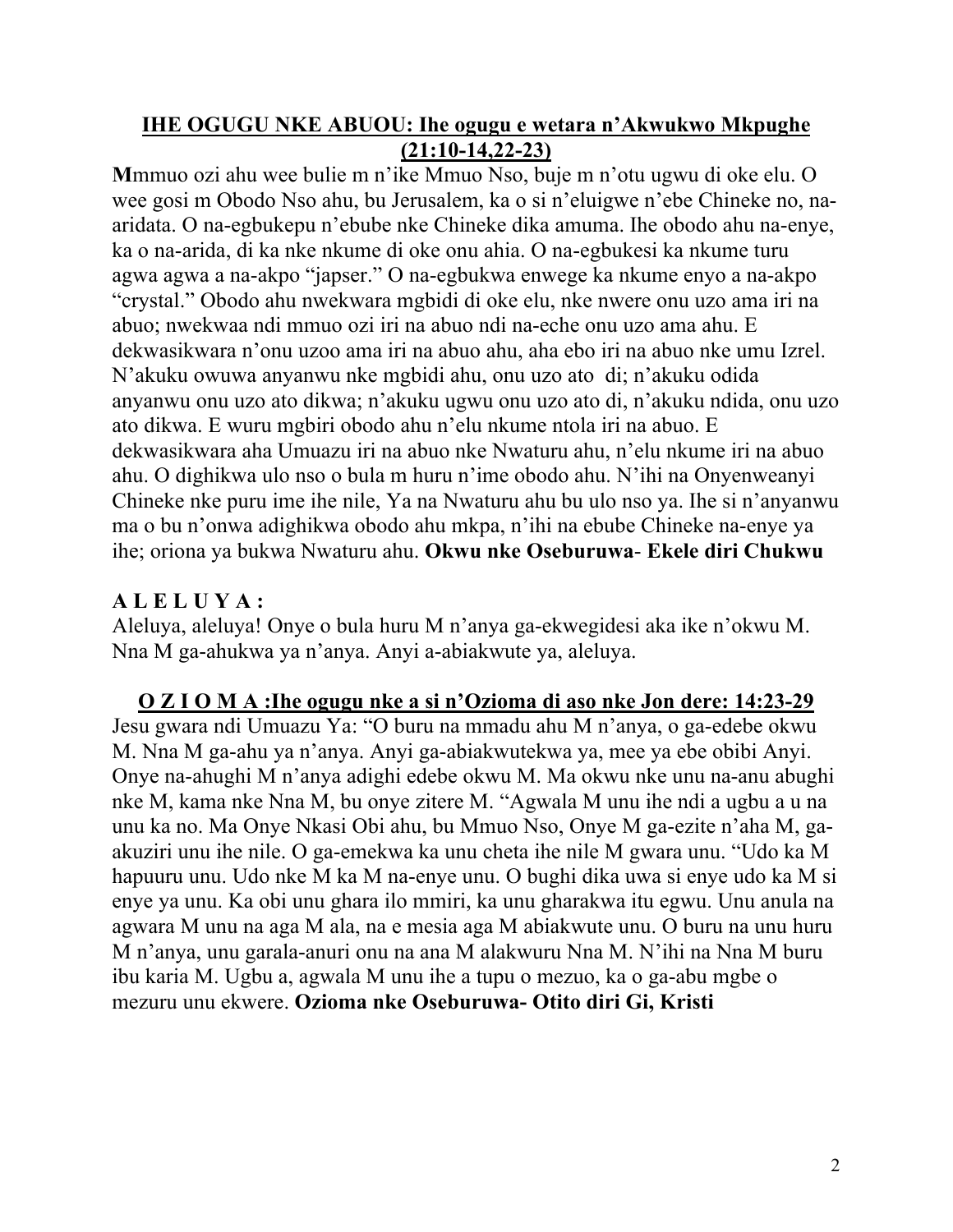## **English**

#### **FIRST READING: A Reading From Book of Acts of Apostles (Acts 15:1-2,22- 29-27)**

Some who had come down from Judea were instructing the brothers, "Unless you are circumcised according to the Mosaic practice, you cannot be saved." Because there arose no little dissension and debate by Paul and Barnabas with them, it was decided that Paul, Barnabas, and some of the others should go up to Jerusalem to the apostles and elders about this question. The apostles and elders, in agreement with the whole church, decided to choose representatives and to send them to Antioch with Paul and Barnabas. The ones chosen were Judas, who was called Barsabbas, and Silas, leaders among the brothers. This is the letter delivered by them: "The apostles and the elders, your brothers, to the brothers in Antioch, Syria, and Cilicia of Gentile origin: greetings. Since we have heard that some of our number who went out without any mandate from us have upset you with their teachings and disturbed your peace of mind, we have with one accord decided to choose representatives and to send them to you along with our beloved Barnabas and Paul, who have dedicated their lives to the name of our Lord Jesus Christ. So we are sending Judas and Silas who will also convey this same message by word of mouth: 'It is the decision of the Holy Spirit and of us not to place on you any burden beyond these necessities, namely, to abstain from meat sacrificed to idols, from blood, from meats of strangled animals, and from unlawful marriage. If you keep free of these, you will be doing what is right. Farewell.'" **The Word of God-Thanks be to God**

## **RESPONSORIAL PSALM Psalm 66/67**

#### **RESPONSORIAL PSALM**- Psalm 67:2–3, 5, 6, 8 (4)

#### **R. O God, let all the nations praise you! or R. Alleluia.**

1. May God have pity on us and bless us; may he let his face shine upon us. So may your way be known upon earth; among all nations, your salvation. **R. O God, let all the nations praise you! or R. Alleluia.**

2. May the nations be glad and exult because you rule the peoples in equity; the nations on the earth you guide. **R. O God, let all the nations praise you! or R. Alleluia.**

3. May the peoples praise you, O God; may all the peoples praise you! May God bless us, and may all the ends of the earth fear him! **R. O God, let all the nations praise you! or R. Alleluia.**